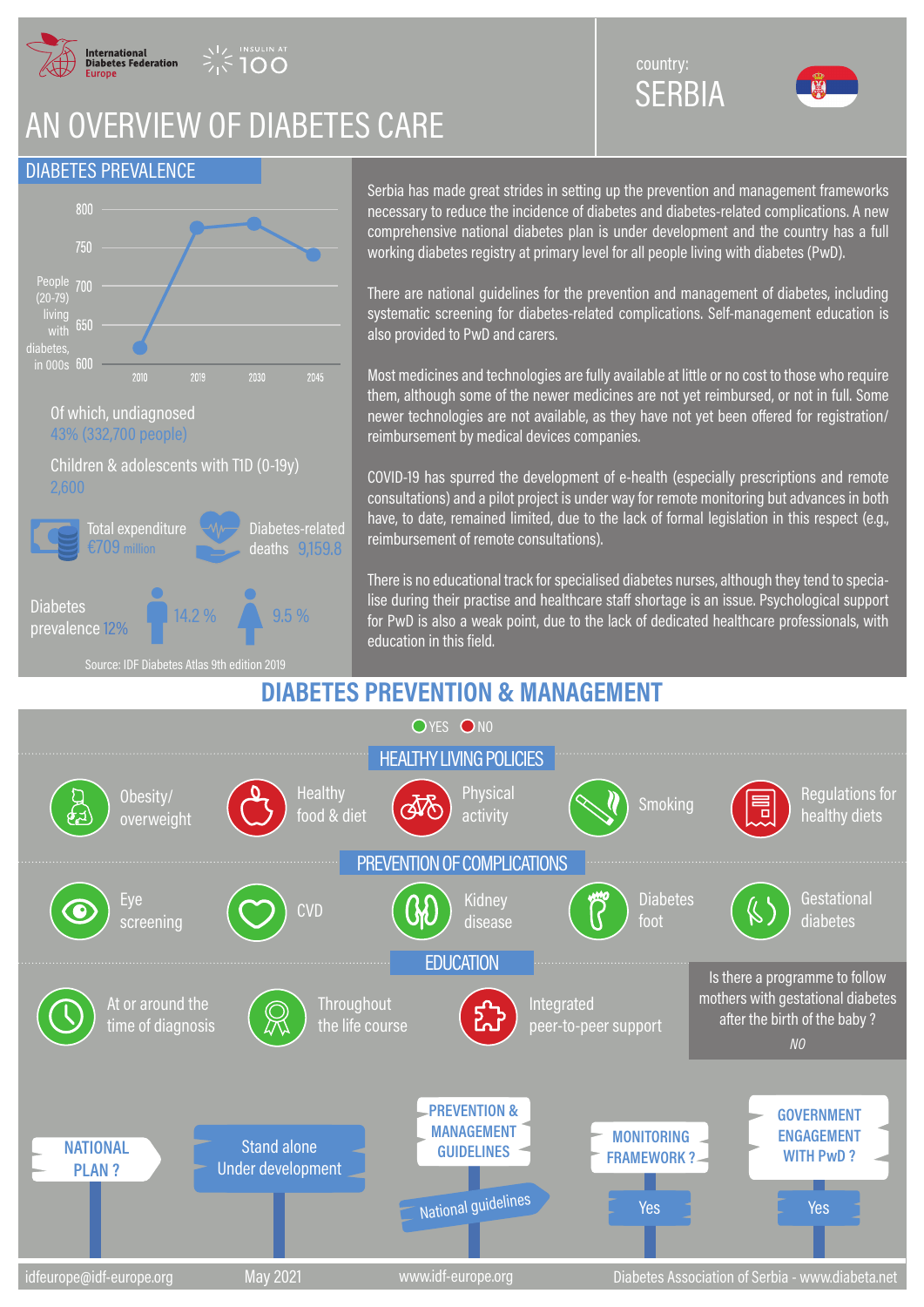## **ACCESS TO CARE, TECHNOLOGIES, MEDICINES AND SUPPLIES**



#### COMMENTS :

*For people living with T1D, only a specific number of test strips (between 50-150) is reimbursed per month, dependent on situation and/or diabetes regimen (50 for people on insulin; 100 for people on four-daily injections; 150 for children and during pregnancy). Test strips are not refunded for people living with T2D.*

### PSYCHOLOGICAL SUPPORT

### PSYCHOLOGICAL SUPPORT PROVIDED AS PART OF DIABETES CARE ?

Available but hard to access Free / Fully reimbursed



idfeurope@idf-europe.org May 2021 www.idf-europe.org Diabetes Association of Serbia - www.diabeta.net